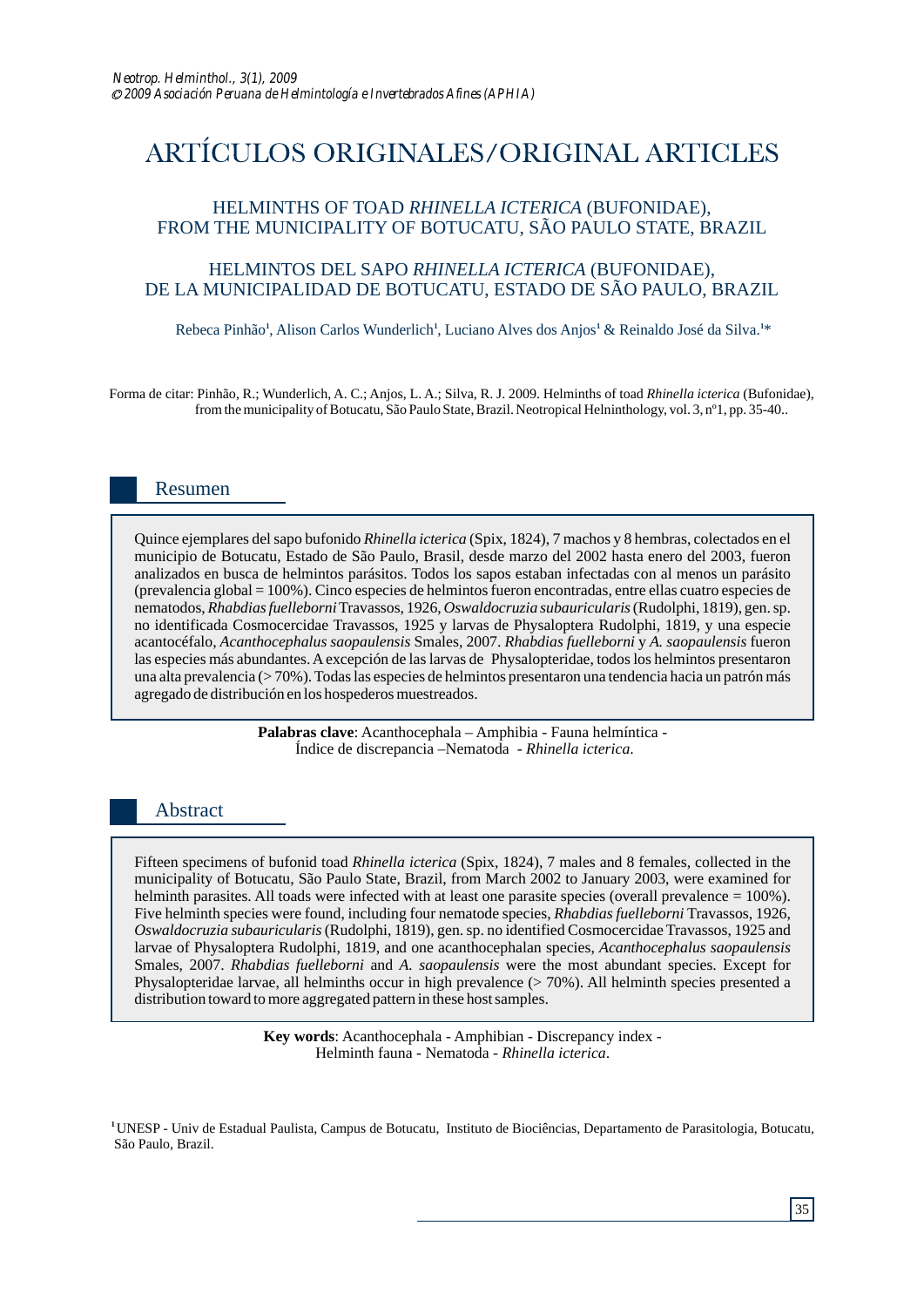#### INTRODUCTION

The Neotropical region harbors the highest amphibian biodiversity (Frost, 1985; Izecksohn & Carvalho-Silva, 2001) and Brazil has a great number of amphibian species of the world (IUCN, 2009; SBH, 2009). The knowledge of the helminth amphibian parasites is lower and the majority of studies dealing with their parasites are taxonomic descriptions and only few ones have been focused parasite populations and community structure (Goldberg *et al*., 1995; Linzey *et al.*, 1998; Puga & Torres, 1999; Boquimpani-Freitas *et al*., 2001; Bursey *et al*., 2001; Goldberg & Bursey, 2003; Luque *et al*., 2005; Holmes *et al.*, 2008; Campião *et al.*, 2009).

The Cururu toad, *Rhinella icterica* (Spix, 1824), is largely distributed in the South American, inhabits forest regions, open vegetal formations and eventuality urban ambient (Izechsohn & Carvalho-Silva, 2001; Silvano *et al*., 2004). Despite of little knowledge on amphibian parasites, the helminth fauna of this species have been well studied (Kloss, 1971; Faria, 1978; Rodrigues *et al*., 1978, 1982; Vicente *et al*., 1990; Martins, 2004, Luque *et al*., 2005), however, only Luque *et al*. (2005) focused on the ecological data of helminths of *R. icterica* from Rio de Janeiro State, Brazil.

The aim of this study was to evaluate the helminth fauna of the Cururu toad *R. icterica* in the municipality of Botucatu, São Paulo State, Brazil.

## MATERIALS AND METHODS

A total of 15 animals comprising 7 males and 8 females were collected from March 2002 to January 2003 in the municipality of Botucatu, São Paulo State, Brazil. The toads were captured in a ruderal field around ponds and streams. The toads were euthanatized with sodium thiopental solution and after examined for helminth parasites. In the laboratory, toads were necropsied and body cavity, lungs and the gastrointestinal tract were surveyed for endoparasites. The helminths were fixed in alcohol-formaldehyde-acetic acid (AFA) and stored in 70% ethanol.

For identification, acanthocephalans were stained with carmine and cleared with eugenol. Nematodes were cleared with lactophenol. Mean intensity of infection, mean abundance and prevalence was calculated according to Bush *et al*. (1997).

The discrepancy index (*D*) was calculated as suggested by Poulin (1993). The index has a minimum value of zero  $(D = 0)$ , when all hosts harbor the same number of parasites. When all parasites are found in a single host, aggregation is maximum  $(D = 1)$ . This index was calculated with software Quantitative Parasitology 3.0 (Rózsa *et al*., 2000). Voucher helminth specimens were deposited in the Coleção Helmintológica do Instituto de Biociências de Botucatu (CHIBB) at the Universidade Estadual Paulista, São Paulo State, Brazil.

#### **RESULTS**

All toads were infected with at least one parasite species (overall prevalence  $= 100\%$ ). Five helminth species were found, including four nematode species, *Rhabdias fuelleborni* Travassos, 1926, *Oswaldocruzia subauricularis* (Rudolphi, 1819), Cosmocercidae gen. sp. no identified Travassos, 1925 and larvae of *Physaloptera* Rudolphi, 1819, and one acanthocephalan species, *Acanthocephalus saopaulensis* Smales, 2007 (Table 1).

Regarding the infection sites, lungs harbored only *R. fuelleborni*, at stomachs only larvae of *Physaloptera* were found; on the small and large intestines were found *A. saopaulensis* and *O. subauricularis*, and further the unidentified Cosmocercidae species were found at large intestine (Table 1). Except for *Physaloptera* larvae, all helminths occurred in high prevalence  $($  > 70%).

*Rhabdias fuelleborni* and *A. saopaulensis* were the most abundant species. With relation to intensity of infection, *A. saopaulensis* and *R. fuelleborni* presented the higher mean intensities of infection (Table 1).

All helminths species presented a distribution trend to aggregate in this host sample (Table I). The majority of infected amphibian harbored four helminth species (47%,  $n = 7$ ), with a smaller percentage harboring three  $(33\%), n = 5$  or two species  $(20\%, n=3)$  (Figure 1).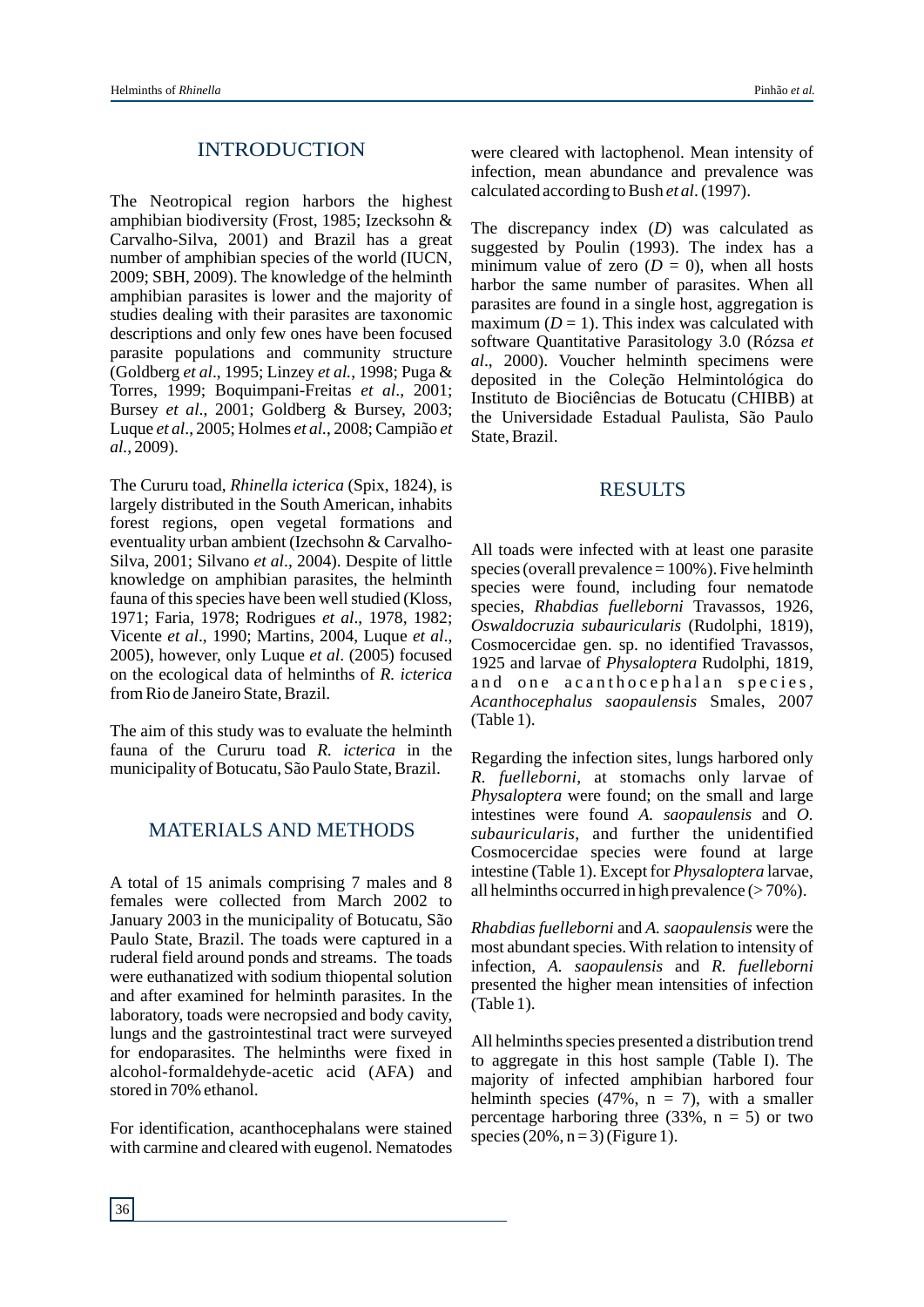## DISCUSSION

Nematodes are the main helminth parasites found in the toad *R. icterica* (Luque *et al*., 2005), with few record of acanthocephalan infecting this anuran species (Smales, 2007). However, in this study *A. saopaulensis* was the more prevalent (86.7%) and abundant (723 specimens) parasite species. *Acanthocephalus saopaulensis* was recently described by Smales (2007) as new species of toad *R. icterica*, with low prevalence (33.3 %), mean intensity (22), and abundance (7.3). The present study found higher infection pattern than the data presented by Smales (2007) (Table 2), suggesting a different composition in the helminth parasite community associated with geographical variation. Also, the helminth richness found infecting *R. icterica* in São Paulo State was smaller than from Rio de Janeiro State (Luque *et al*., 2005), reinforcing the environment component in the establishment of the helminth fauna of this anuran species.

*Rhabdias fuelleborni* and species of the genus *Cosmocerca* Diesing, 1861 infect several anurans species and occurs in many countries in South America (Baker & Vaucher, 1984; González & Hamann, 2004; Goldberg *et al*., 2007). *Rhabdias fuelleborni* was registered in host population from *R. icterica* (Vicente *et al.,* 1990; Luque *et al*., 2005), *R. marina* and *R. schneideri* (Vicente *et al.,*  1990). All infection parameters, such as prevalence, mean intensity of infection and mean abundance, were higher on toads from Botucatu municipality (São Paulo State) in contrast to toads from Miguel Pereira municipality (Rio de Janeiro State) which has available data on literature (Luque *et al*., 2005).

*Rhabdias fuelleborni* has been reported for *R. marina*, with high prevalence, intensity and abundance means (Ragoo & Omah-Maharaj, 2003). Regarding the genus *Cosmocerca*, Vicente *et al.* (1990) reported several helminth parasite species for *R. icterica*.

*Oswaldocruzia subauricularis* were recorded harboring intestine of two populations of *R.* 

*icterica*, one from Curitiba municipality (Paraná State) (Vicente *et al.*, 1990) and other from Miguel Pereira municipality (Luque *et al*., 2005). In comparison with last population, all infection parameters were higher on toads from Botucatu municipality (Table II).

According Aho (1990), the higher richness helminth fauna in amphibians host are related to time that hosts spend in water during larval stages and breeding season. In this period the anurans are exposed to acanthocephalans and other helminths that are typically transmitted through the ingestion of aquatic invertebrates. Further, during terrestrial life-cycle hosts are exposed to transcutaneous penetration by nematode larvae (e.g. *Rhabdias*spp. and some Cosmocercidae) and ingestion of eggs of nematodes (such as Trichostrongylidae Leiper, 1912 and Cosmocercidae) (Aho, 1990). Moreover, this toad species presents a wide feeding spectrum that include 27 food items (Sabagh & Carvalho-e-Silva, 2008), increasing the possibility of infection by a large number of species of parasites.

The higher prevalence, mean intensity of infection and abundance, mainly for *A. saopaulensis*, found in this *R. icterica* population could be related to differences in local composition of helminth species (component community, *sensu* Bush *et al*., 1997) or host ecological characteristics such as aggregation of the host population and differential consumption of dietary items. However, additional studies on other *R. icterica* population in a wide geographical distribution could improve the knowledge of this host-parasites relationship.

A high infection rate by cosmocercid nematodes (prevalence  $= 80\%$ ; mean intensity of infection  $=$  $16 \pm 5.5$ , range 1-68) was observed in the studied sample, however, the species was not identified because only females were found in all anuran hosts. The absence of males and the high number of eggs containing larvae may suggest a parthenogenetic reproduction mechanism in this helminth population, similar to other nematodes such as *Strongyloides* spp. and *Rhabdias* spp. (Anderson, 2000). We have no information on the occurrence of parthenogenesis in Cosmocercidae and so future studies will be conducted to better understanding this curious case.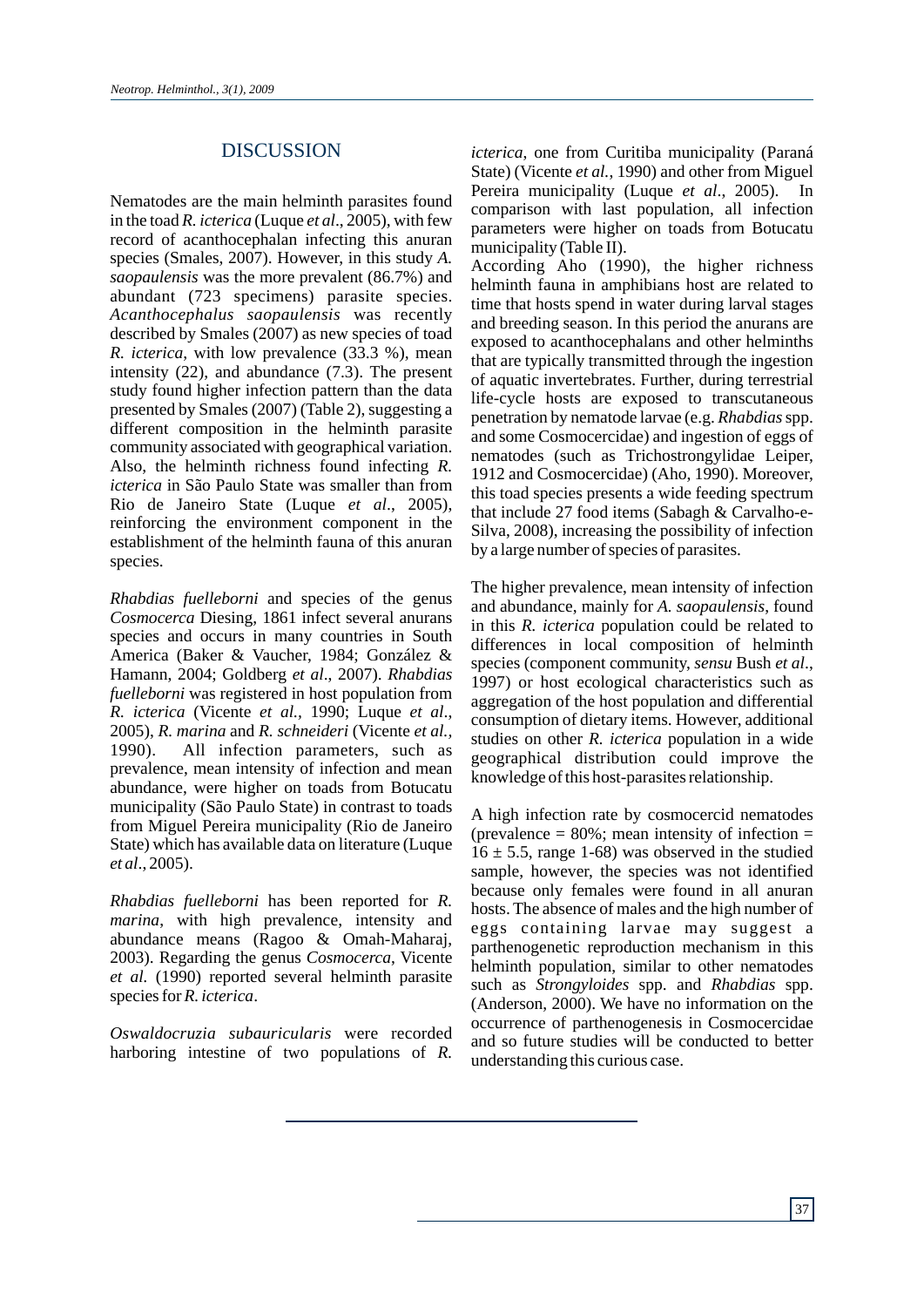| <b>Helminth</b>                                                                                                                                        | <b>Prevalence</b><br>$(\%)$ | $MA \pm SE$                  | $MII \pm SE$<br>(range)      | D     | Site of<br>infection            |
|--------------------------------------------------------------------------------------------------------------------------------------------------------|-----------------------------|------------------------------|------------------------------|-------|---------------------------------|
| <b>Nematoda</b>                                                                                                                                        |                             |                              |                              |       |                                 |
| Cosmocercidae<br>CHIBB 289, 293, 297, 301,<br>303, 309, 314, 321, 326, 330,<br>334, 344, 350                                                           | 80                          | $12.8 \pm 4.7$<br>$(0-68)$   | $16 \pm 5.5$<br>$(1-68)$     | 0.595 | Large<br>intestine              |
| Rhabdias fuelleborni<br>CHIBB 286, 290, 294, 298,<br>310, 315, 318, 322, 327, 331,<br>335, 338, 341                                                    | 80                          | $30.3 \pm 10.1$<br>$(0-105)$ | $37.8 \pm 11.6$<br>$(3-105)$ | 0.596 | Lung                            |
| Oswaldocruzia subauricularis<br>CHIBB 288, 292, 296, 300,<br>304, 305, 306, 313, 324, 325,<br>333, 336, 337, 339, 343, 345,<br>348                     | 73.3                        | $5.6 \pm 1.4$<br>$(0-20)$    | $7.6 \pm 1.5$<br>$(2-20)$    | 0.476 | Small and<br>large<br>intestine |
| Physalopteridae larvae<br><b>CHIBB 332</b>                                                                                                             | 6.7                         | 0.4                          | 6                            |       | stomach                         |
| Acanthocephala                                                                                                                                         |                             |                              |                              |       |                                 |
| Acanthocephalus saopaulensis<br>CHIBB 287, 291, 295, 299,<br>302, 307, 308, 311, 312, 316,<br>317, 319, 320, 323, 328, 329,<br>340, 342, 346, 347, 349 | 86.7                        | $48,2 \pm 12,8$              | $55,6 \pm 13,6$<br>$(1-190)$ | 0.471 | Small and<br>large<br>intestine |

Table 1. Prevalence, mean abundance ( $\pm$  standard error), mean intensity ( $\pm$  standard error), discrepancy index (D), and site of infection of helminths from *Rhinella icterica* (n = 15) from Botucatu, São Paulo State, Brazil. MA - mean abundance. MII - mean intensity of infection. CHIBB - Coleção Helmintológica do Instituto de Biociências de Botucatu.

**Table 2**. Comparison between prevalence, mean intensity ( $\pm$  standard error), mean abundance ( $\pm$  standard error) and infection site of three population of toad *Rhinella icterica*.  $I =$  intestine;  $SI =$  small intestine;  $LI =$  large intestine;  $L =$  lung.

| <b>PARASITE</b>                 | <b>Prevalence</b><br>$($ %) | $N^{\circ}$<br>sampled | Range     | <b>Mean Intensity</b><br>$\pm$ SE | <b>Mean Abundance</b><br>$\pm$ SE | Infection<br><b>Site</b> | <b>Reference</b>                      |
|---------------------------------|-----------------------------|------------------------|-----------|-----------------------------------|-----------------------------------|--------------------------|---------------------------------------|
| Acanthocephalus<br>saopaulensis | 33.3<br>86.7                | 3<br>15                | $1-190$   | 22<br>$55.6 \pm 13.6$             | 7.3<br>$48.2 \pm 12.8$            | SI, LI                   | <b>Smales</b> (2007)<br>present study |
| Oswaldocruzia                   | 12.5                        | 32                     | $1 - 9$   | $4.5 + 0.7$                       | $0.5 \pm 0.3$                     | SI                       | Luque <i>et al.</i> (2005)            |
| subauricularis                  | 73.3                        | 15                     | $2 - 20$  | $7.6 + 1.5$                       | $5.6 \pm 1.4$                     | SI, LI                   | present study                         |
| <i>Rhabdias</i>                 | 53.1                        | 32                     | $1 - 31$  | $8 \pm 1.6$                       | $4.2 \pm 1.3$                     | L                        | Luque <i>et al.</i> (2005)            |
| fuelleborni                     | 80.0                        | 15                     | $3 - 105$ | $37.8 + 11.6$                     | $30.3 \pm 10.1$                   | L                        | present study                         |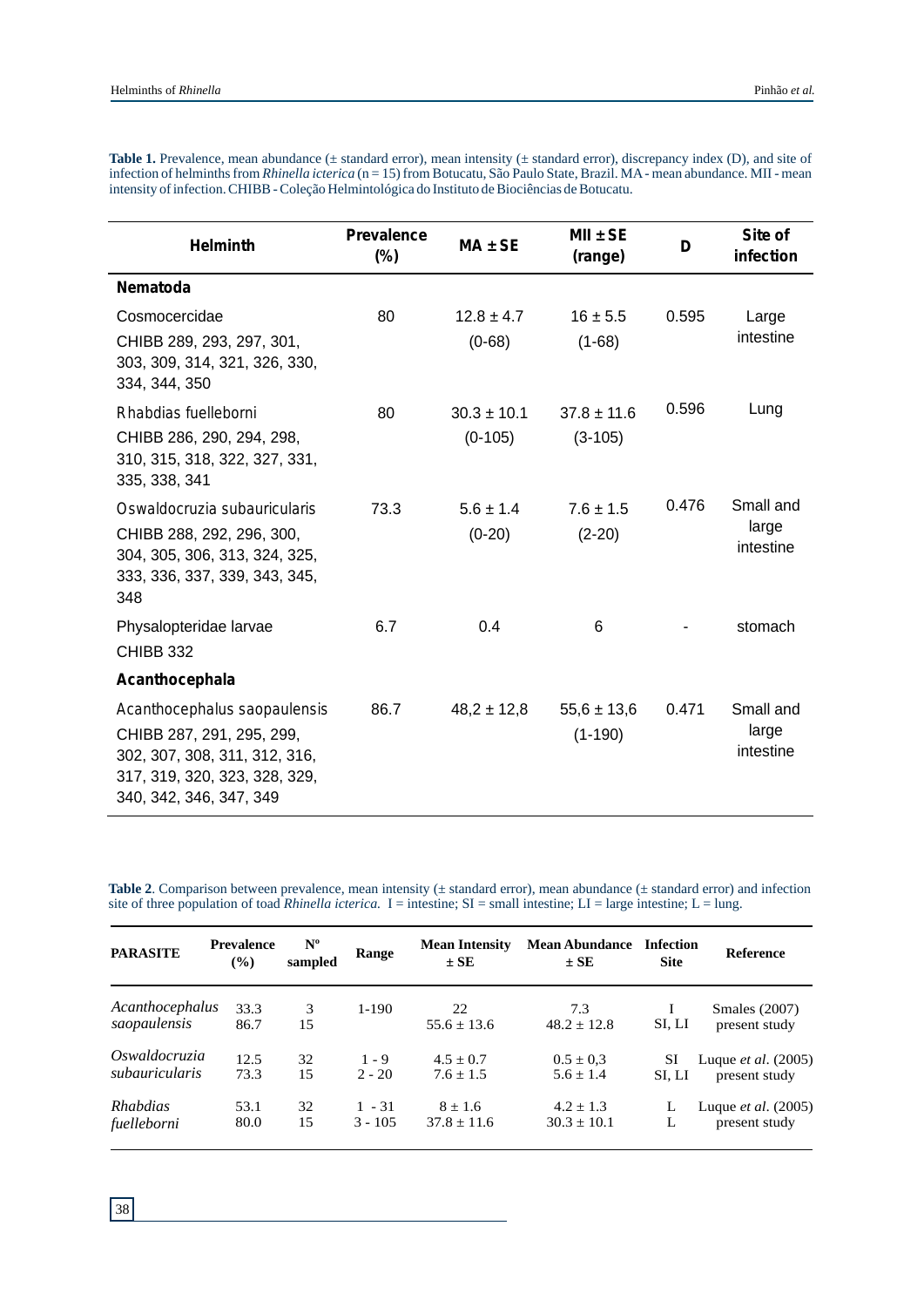## REFERENCES

- Anderson**,** RC. 2000. *Nematode parasites of vertebrates. Their development and* transmission, 2<sup>nd</sup> ed. CABI Publishing, Wallingford, U.K.
- Aho, JM. 1990. *Helminth communities of amphibians and reptiles: comparative approaches to understanding patterns and processes.* En GW Esch, AO Bush & JM Aho, (eds.). Parasite communities: Patterns and Processes. Chapman & Hall, London, UK.
- Baker, MR & Vaucher, C. 1984. *Parasitic helminths from Paraguay VI:* Cosmocerca *Diesing, 1861* (*Nematoda: Cosmocercoidea*) *from frogs*. Revue Suisse Zoologie, vol. 91, pp. 925-934.
- Boquimpani-Freitas, L, Vrcibradic, D, Vicente, JJ, Bursey, CR, Rocha, CFD & Van Sluys M. 2001. *Helminths of the horned leaf frog,*  Proceratophrys appendiculata, *from s o u t h e a st e r n B r a zi l* . J o u r n a l o f Helminthology, vol. 75, pp. 233-236.
- Bursey, CR, Goldberg, SR & Parmelee, JR. 2001. *Gastrointestinal helminths of 51 species of anurans from Reserva Cuzco Amazónico, Peru*. Comparative Parasitology, vol. 68, pp. 21-35.
- Bush, AO, Lafferty, KD, Lotz, JM & Shostak, AW. 1997. *Parasitology meets ecology on its own terms*: *Margolis et al*. *revised*. Journal of Parasitology, vol. 83, pp. 575-583.
- Campião, KM, Silva, RJ & Ferreira, VL. 2009. *Helminth parasites of* Leptodactylus podicipinus *(Anura: Leptodactylidae*) *from Southestern Pantanal, State of Mato Grosso do Sul, Brazil*. Journal of Helminthology, vol. 83 (in press).
- Faria, MJ. 1978. *Prevalência de anfíbios anuros, no estado do Rio de Janeiro*. Atas da Sociedade de Biologia do Rio de Janeiro, vol. 19, pp. 55-57.
- Frost, DR. 1985. *Amphibian species of the world, a taxonomic and geographical reference*. Allen Press, Kansas.
- Goldberg, SR, Bursey, CR, Caldwell, JP, Vitt, LJ & Costa, GC. 2007. *Gastrointestinal helminths from six species of frogs and three species of lizards, sympatric in Pará State, Brazil*. Comparative Parasitology, vol. 74, pp. 327- 342.
- Goldberg, SR & Bursey, CR. 2003. *Helminths of two anuran species*, Atelopus spurrelli (*Bufonidae*) *and* Dendrobates histrionicus (*Dendrobatidae*), *from Colombia, South America*. Parasitology International, vol. 52, pp. 251-253.
- Goldberg, SR, Bursey, CR & Tawil, R. 1995. *Helminths of an introduced population of the giant toad*, Bufo marinus*(Anura: Bufonidae)*, *fr o m B e r m u d a* . J o u r n a l o f t h e Helminthological Society of Washington, vol. 62, pp. 64-67.
- Gonzalez, CE & Hamann, MI. 2004. *Primer Registro de* Cosmocerca podicipinus *Baker y Vaucher, 1984* (*Nematoda, Cosmocercidae*) *en* Pseudopaludicula falcipes (*Hensel, 1867*) *(Amphibia, Leptodactylidae) en Argentina*. Facena, vol. 20, pp. 65-72.
- Holmes, RM, Bocchiglieri, A, Araújo, FRRC & Silva, RJ. 2008. *New records of endoparasites*  Parasitology Research, vol. 102, pp. 621-623. *infecting* Hypsiboas albopunctatus (*Anura: Hylidae*) *in a savanna area in Brasilia, Brazil*.
- IUCN, Conservation International, and NatureServe. 2009. *Global amphibian assessment,* consultado el 20 de junio de 2009, <http://www.globalamphibians.org>
- Izechsohn, E & Carvalho e Silva, SP (eds). 2001. *Anfíbios do Município do Rio de Janeiro*. Editora UFRJ, Rio de Janeiro, RJ.
- Kloss, GR. 1971. *Alguns* Rhabdias *(Nematoda) de* Bufo *no Brasil*. Papéis Avulsos do Departamento de Zoologia de São Paulo, vol. 24, supl.1, pp. 1-52.
- Linzey, DW, Bursey, CR & Linzey, JB. 1998. *Seasonal occurrence of helminths of the giant toad*, Bufo marinus(*Amphibia: Bufonidae)*, *in Bermuda*. Journal of the Helminthological Society of Washington, vol. 65, pp. 251-258.
- Luque, JL, Martins, NA & Tavares, LER. 2005. *Community structure of metazoan parasites of the yellow Cururu toad*, Bufo ictericus *(Anura, Bufonidae) from Rio de Janeiro, Brazil*. Acta Parasitologica, vol. 50, supl. 3, pp. 215-220.
- Martins, AN. 2004. *Composição e estrutura da comunidade parasitária de* Bufo ictericus *(Spix, 1824) (Anura: Bufonidae) do Município de Miguel Pereira, Estado do Rio de Janeiro, Brasil.* Tesis de Doctor, Universidade Federal Rural do Rio de Janeiro, Brasil.
- Poulin, R. 1993. *The disparity between observed and uniform distributions: a new look at*